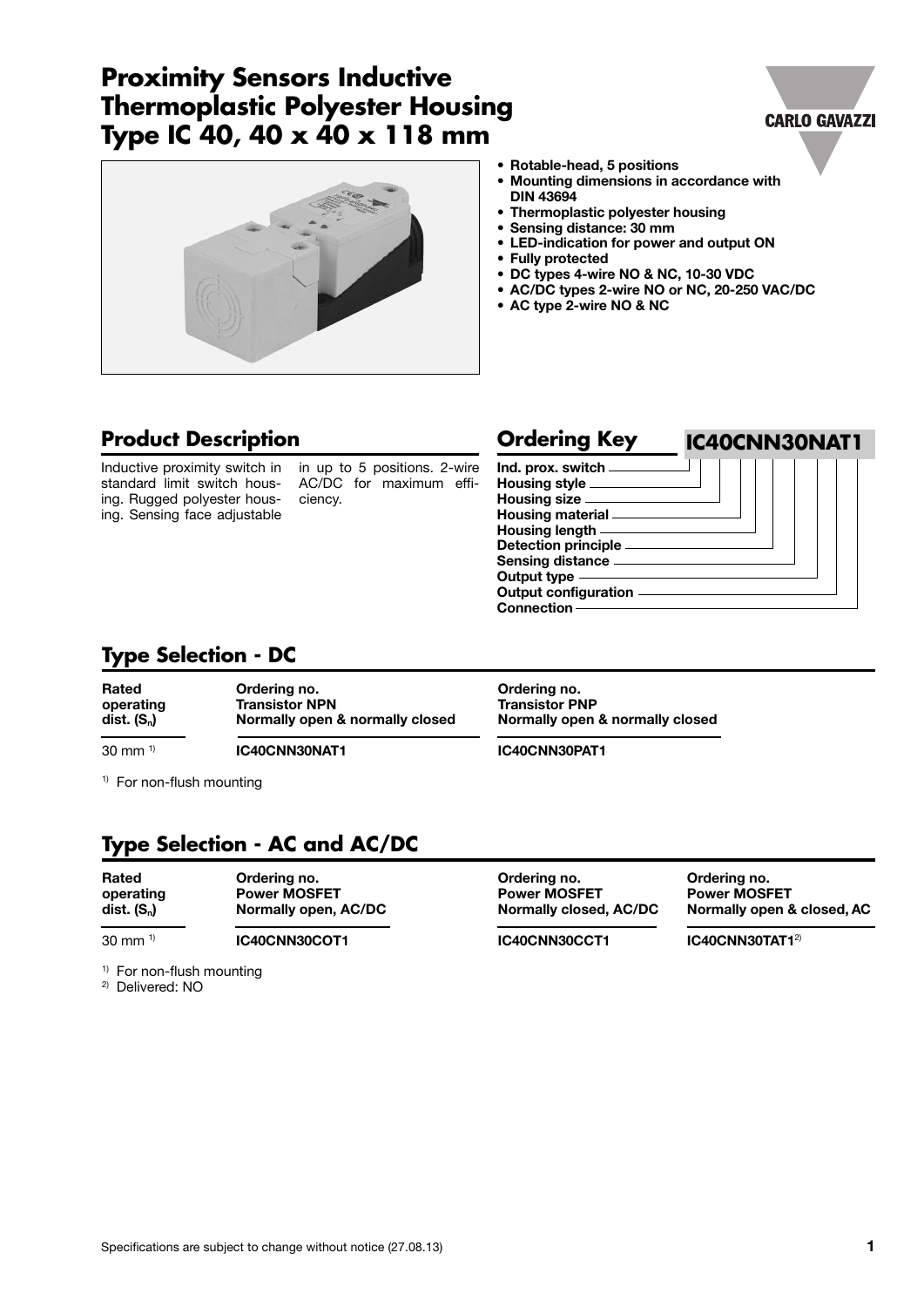

# **Specifications**

|                                                    | <b>Transistor NPN/PNP</b>                                                                                  | <b>Power MOSFET output AC types</b>                                                                        |
|----------------------------------------------------|------------------------------------------------------------------------------------------------------------|------------------------------------------------------------------------------------------------------------|
| Rated operational voltage $(U_B)$                  | 10 to 30 VDC (rippled included)                                                                            | 20 to 250 VAC/VDC (VAC: 45 to 65 Hz)                                                                       |
| <b>Ripple</b>                                      | $≤ 15%$                                                                                                    |                                                                                                            |
| Rated operational current (le)<br>Continuous       | $\leq$ 200 mA                                                                                              | 5 - 200 mA @ $25^{\circ}$ C<br>5 - 160 mA @ 70°C                                                           |
| Short-time                                         |                                                                                                            | $\leq$ 2 A, t $\leq$ 20 ms (Max. 1 pulse per s)                                                            |
| No-load supply current $(I_0)$                     | $\leq$ 25 mA                                                                                               |                                                                                                            |
| <b>Minimum load current</b>                        | $\overline{\phantom{0}}$                                                                                   | 5 <sub>mA</sub>                                                                                            |
| <b>OFF-state current (I<sub>r</sub>) (leakage)</b> | $50 \mu A$                                                                                                 | $\leq$ 2.5 mA                                                                                              |
| Voltage drop $(U_d)$                               | $<$ 1.5 VDC                                                                                                | ≤ 10.0 VAC; $≤$ 8.0 VDC                                                                                    |
| <b>Protection</b>                                  | Reverse polarity, short-circuit                                                                            | Short-circuit (except for IC40CNN30TAT1)                                                                   |
| Power ON delay                                     | $\leq 100$ ms                                                                                              | $\geq 100$ ms                                                                                              |
| Frequency of operating cycles (f)                  | $\leq 100$ Hz                                                                                              | $\leq$ 25 Hz AC; 40 Hz DC                                                                                  |
| Indication for supply ON (LED 2)                   | LED, green                                                                                                 | LED, green                                                                                                 |
| Indication for output ON (LED 1)                   | LED, red                                                                                                   | LED, red                                                                                                   |
| Rated operating dist. $(S_n)$                      | 30 mm                                                                                                      | 30 mm                                                                                                      |
| <b>Repeat accuracy (R)</b>                         | $\leq 1\%$                                                                                                 | $\leq 1\%$                                                                                                 |
| Hysteresis (H) (Differential travel)               | 3 to 20% of sensing distance                                                                               | 3 to 20% of sensing distance                                                                               |
| Effective operating dist. $(S_r)$                  | $0.9 \times S_n \le S_r \le 1.1 \times S_n$                                                                | $0.9 \times S_n \le S_r \le 1.1 \times S_n$                                                                |
| Usable operating dist. $(S_u)$                     | $0.9 \times S_r \leq S_u \leq 1.1 \times S_r$                                                              | $0.9 \times S_r \leq S_u \leq 1.1 \times S_r$                                                              |
| <b>Ambient temperature</b><br>Operating<br>Storage | -25° to +70°C (-13° to +158°F)<br>-30 $^{\circ}$ to +80 $^{\circ}$ C (-22 $^{\circ}$ to +176 $^{\circ}$ F) | -25° to +70°C (-13° to +158°F)<br>-30 $^{\circ}$ to +80 $^{\circ}$ C (-22 $^{\circ}$ to +176 $^{\circ}$ F) |
| Degree of protection                               | IP 67(Nema 1, 3, 4, 6, 13)                                                                                 | IP 67 (Nema 1, 3, 4, 6, 13)                                                                                |
| <b>Shock resistance</b>                            | 30 G/ 11 ms                                                                                                | 30 G/11 ms                                                                                                 |
| <b>Vibration resistance</b>                        | 10 to 50 Hz/1 mm/5 min.                                                                                    | 10 to 50 Hz/1 mm/5 min.                                                                                    |
| <b>Housing material</b>                            | <b>PRT</b>                                                                                                 | <b>PBT</b>                                                                                                 |
| <b>Terminal block</b>                              | 4 terminals for 2 x 2.5 mm <sup>2</sup> wires.<br>self-lifting                                             | 2 terminals for 2 x 2.5 mm <sup>2</sup> wires,<br>self-lifting                                             |
| Cable gland                                        | M <sub>20</sub> x 1.5                                                                                      | M <sub>20</sub> x 1.5                                                                                      |
| Weight                                             | 200 g                                                                                                      | 200 <sub>g</sub>                                                                                           |
| <b>CE-marking</b>                                  | <b>Yes</b>                                                                                                 | <b>Yes</b>                                                                                                 |

### **Wiring Diagrams**